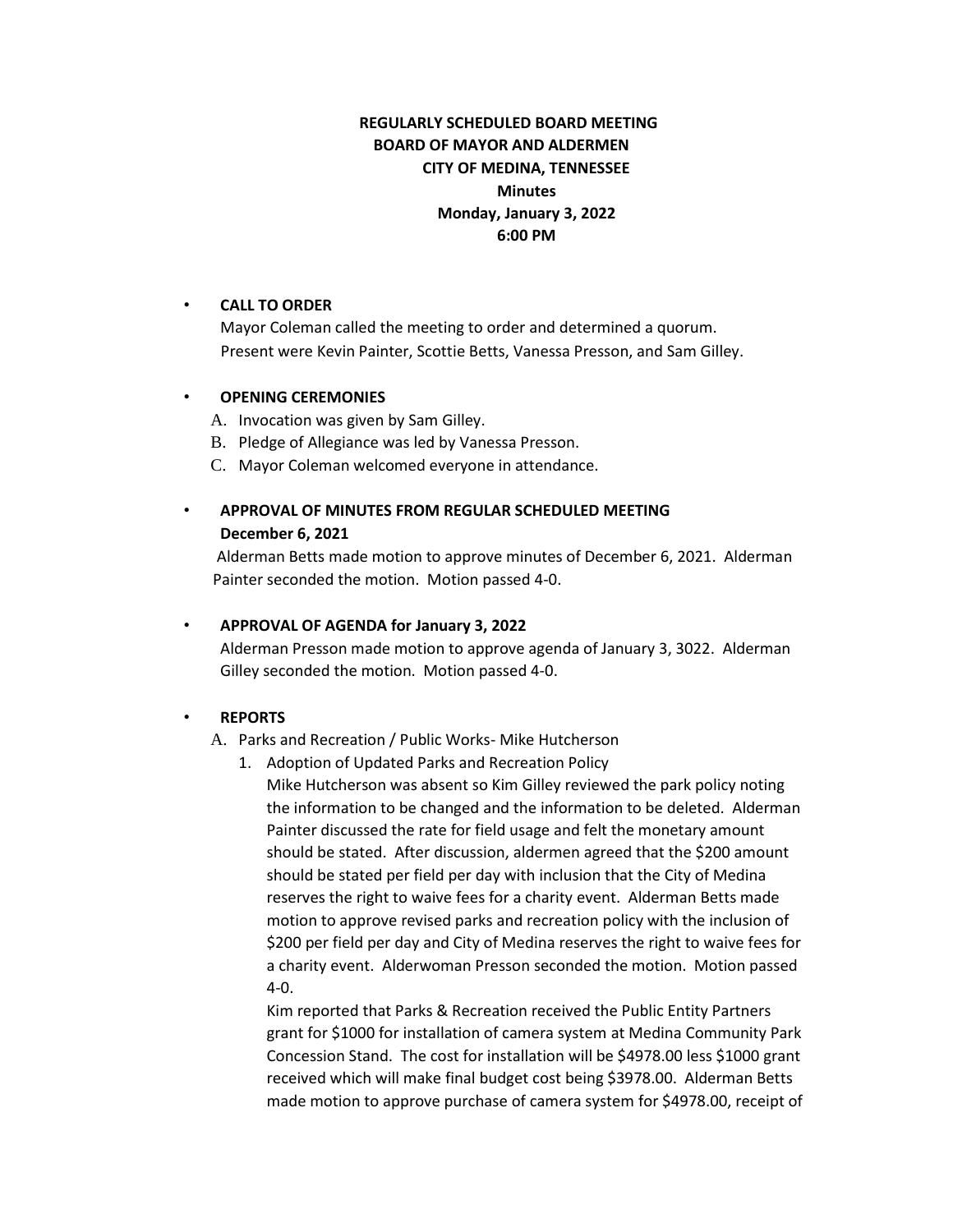\$1000 grant thereby totaling the budget cost of \$3978.00. Alderman Painter seconded the motion. Motion passed 4-0.

It was also noted that Mike will install 2 more cameras at the pavilion on existing system and use funds from his existing budget.

B. Fire Chief-

Jeff Rollins reported 19 runs for December and a total of 303 calls for last year. Alderwoman Presson asked how many of the calls were city calls. He stated he would let her know as soon as the system is up and running to show the break down. He stated the firemen enjoyed the Christmas Dinner and was very appreciative. Alderman Betts asked about future need of a fireman on duty during the day at the city. Fire Chief stated someone present from 7 am – 4 pm would be helpful.

C. Police Chief-

Mayor Coleman stated condolences to Jason Oliver in the loss of his dad this past month. Chief Oliver reported 17 citations, 88 calls, and 640 camera citations for the month of December. He reported the new hire reported to work on this date. He asked for approval to have the Assistant Chief moved from part-time to fulltime. It was noted that he would not be using the city's health insurance, he would not be contributing to TCRS due to he being a retiree receiving TCRS benefits. His pay period would change from 20 hours to 40 hours per week. The pay was discussed and Mayor Coleman stated his pay would remain the same for now. Alderman Painter asked about budget for position. Alderwoman Presson stated that the request should be to move part-time position of Assistant Police Chief to full time. Alderman Gilley made motion to approve position of Assistant Police Chief to full time with sick time and vacation and current salary. Alderwoman Presson seconded the motion. Motion passed 4-0. Chief Oliver reported to board that there is a need for replacement of some of the bullet proof vests for officers. After discussion, he was asked to get inventory of current vests and a price for new vests to report back to board at next meeting. He was also asked about tasers in which he stated they were still in good condition and he was asked about body cameras and he stated he was still working on that.

D. Building Inspector-

Matt Brown reported 15 permits issued for the month of December being 7 new homes, 7 plumbing, and 1 addition. He completed the year end report for US Census which showed an increase of 53 homes and 17.2446625 million value. There was discussion on county water issues with noting that there has been no resolution to problem at this time.

E. Recorder/Treasurer-

Kim Gilley noted that Public Entity Partners will be hosting West TN training at Medina Municipal Building next month with approximately 60 attendees. She also reported that 79% of property taxes have been received to date.